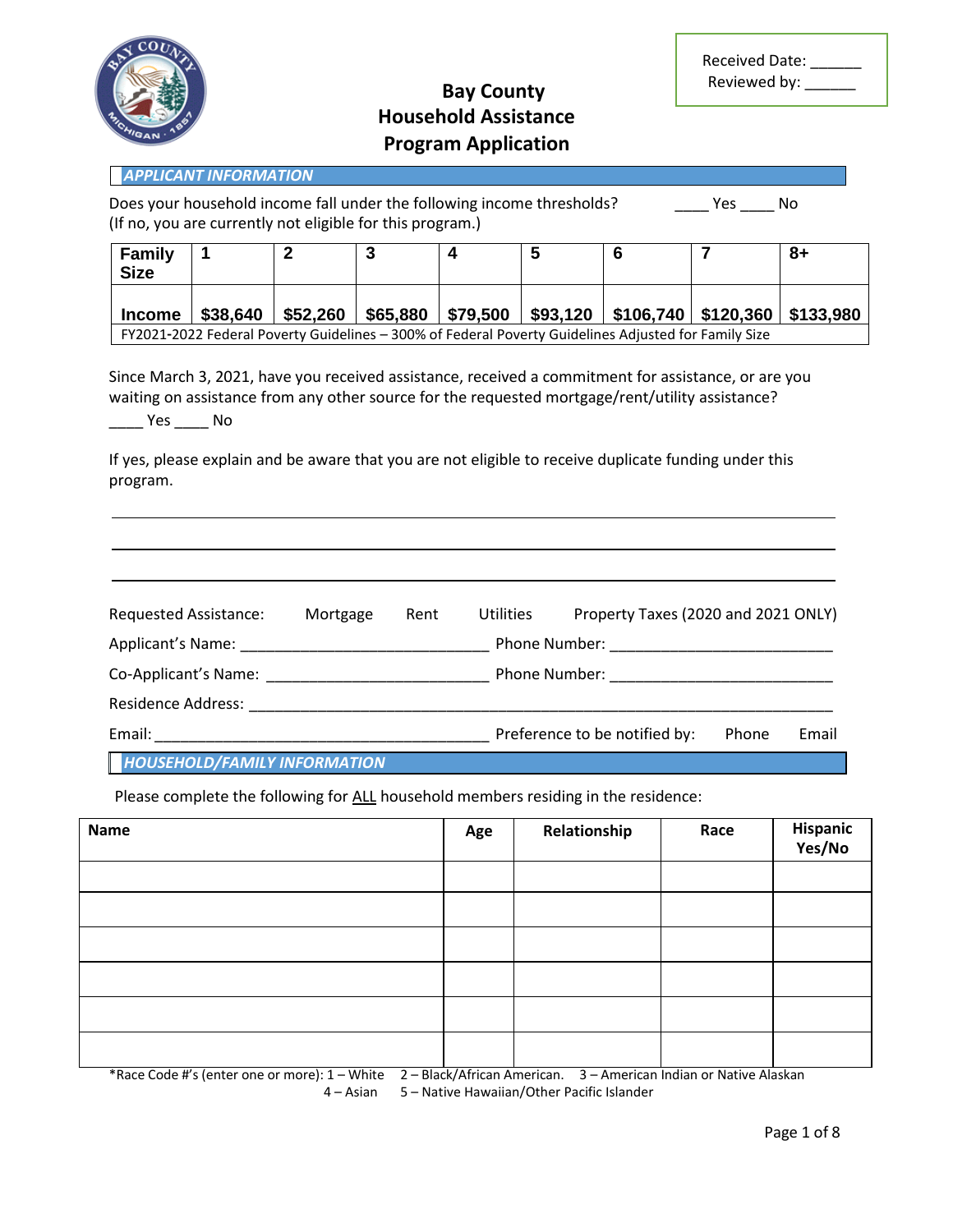| <b>EMPLOYMENT</b>                                                                                     |  |
|-------------------------------------------------------------------------------------------------------|--|
| <b>Applicant's Employer (Current)</b>                                                                 |  |
|                                                                                                       |  |
|                                                                                                       |  |
|                                                                                                       |  |
| Since March 3, 2021, have you experienced a reduction in income or an increase in expenses due to the |  |
| COVID-19 pandemic? _____ Yes _____ No                                                                 |  |
|                                                                                                       |  |
| <b>Co-Applicant's Employer (Current)</b>                                                              |  |
|                                                                                                       |  |
|                                                                                                       |  |
|                                                                                                       |  |
| Since March 3, 2021, have you experienced a reduction in income or an increase in expenses due to the |  |
| COVID-19 pandemic? _____ Yes _____ No                                                                 |  |

### *HOUSEHOLD INCOME*

Please indicate an amount and if you are paid weekly (W), bi-weekly (BW), bi-monthly (BM), monthly (M), or annually (A).

| <b>SOURCE</b>                     | <b>APPLICANT</b> | <b>CO-APPLIANT</b> | <b>OTHER MEMBERS AGE 18+</b> |
|-----------------------------------|------------------|--------------------|------------------------------|
| Gross Salary (before deductions)  |                  |                    |                              |
| Overtime, Tips, Bonuses, etc.     |                  |                    |                              |
| Social Security                   |                  |                    |                              |
| Disability                        |                  |                    |                              |
| Pensions, Veterans Benefits, etc. |                  |                    |                              |
| Unemployment/Workers Comp         |                  |                    |                              |
| Alimony, Child Support            |                  |                    |                              |
| <b>Business Net Income</b>        |                  |                    |                              |
| Rental/Real Estate Income         |                  |                    |                              |
| Welfare Payments (TANF, Aid       |                  |                    |                              |
| to Families with Dependent        |                  |                    |                              |
| Children, etc.)                   |                  |                    |                              |
| Other                             |                  |                    |                              |
| <b>TOTALS</b>                     |                  |                    |                              |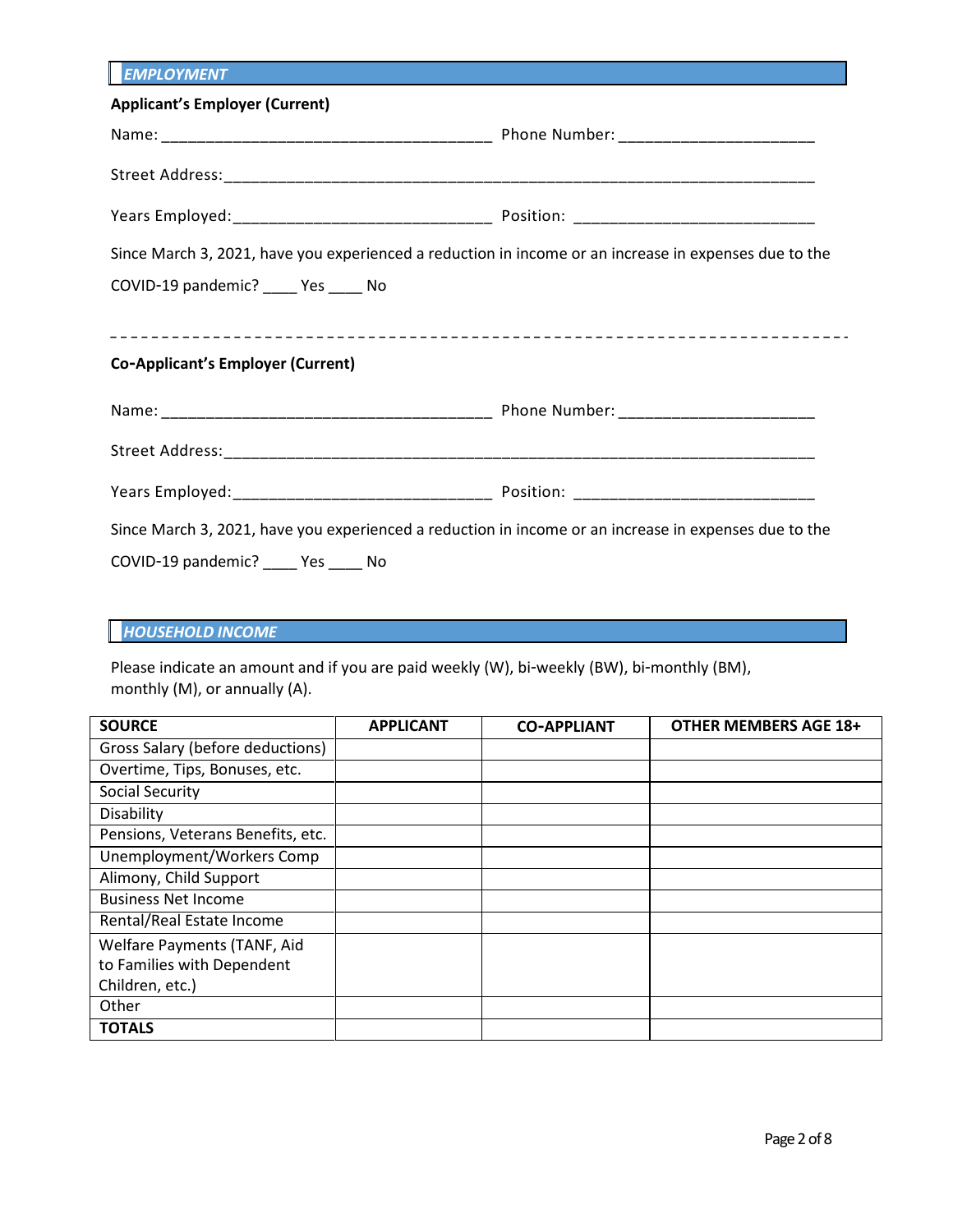| <b>RENT/MORTGAGE PAYMENT</b> |  |  |  |
|------------------------------|--|--|--|
|                              |  |  |  |

# Are rent/mortgage payments current? \_\_\_\_\_ Yes \_\_\_\_\_ No

|          | Name/Address of Rental Owner or Mortgage<br>Holder | <b>Current Balance</b><br><b>Due</b> | Lease/Mortgage State<br>Date & End Date |
|----------|----------------------------------------------------|--------------------------------------|-----------------------------------------|
| Rent     |                                                    |                                      |                                         |
|          |                                                    |                                      |                                         |
| Mortgage |                                                    |                                      |                                         |
|          |                                                    |                                      |                                         |

### *ASSETS*

#### **Applicant's**

| <b>TYPE</b>                 | <b>CASH VALUE</b> | <b>INTEREST/DIVIDENDS EARNED ON</b><br><b>THE ASSETS</b> |
|-----------------------------|-------------------|----------------------------------------------------------|
| Checking                    |                   |                                                          |
| Savings                     |                   |                                                          |
| Money Market                |                   |                                                          |
| 401(k) Retirement           |                   |                                                          |
| Stocks, Bonds, Mutual Funds |                   |                                                          |
| Whole Life Insurance        |                   |                                                          |
| <b>Other Accounts</b>       |                   |                                                          |
| <b>Other Property Owned</b> |                   |                                                          |
| <b>TOTALS</b>               |                   |                                                          |

### **Co-Applicant's**

| <b>TYPE</b>                 | <b>CASH VALUE</b> | <b>INTEREST/DIVIDENDS EARNED ON</b><br><b>THE ASSETS</b> |
|-----------------------------|-------------------|----------------------------------------------------------|
| Checking                    |                   |                                                          |
| Savings                     |                   |                                                          |
| Money Market                |                   |                                                          |
| 401(k) Retirement           |                   |                                                          |
| Stocks, Bonds, Mutual Funds |                   |                                                          |
| Whole Life Insurance        |                   |                                                          |
| <b>Other Accounts</b>       |                   |                                                          |
| <b>Other Property Owned</b> |                   |                                                          |
| <b>TOTALS</b>               |                   |                                                          |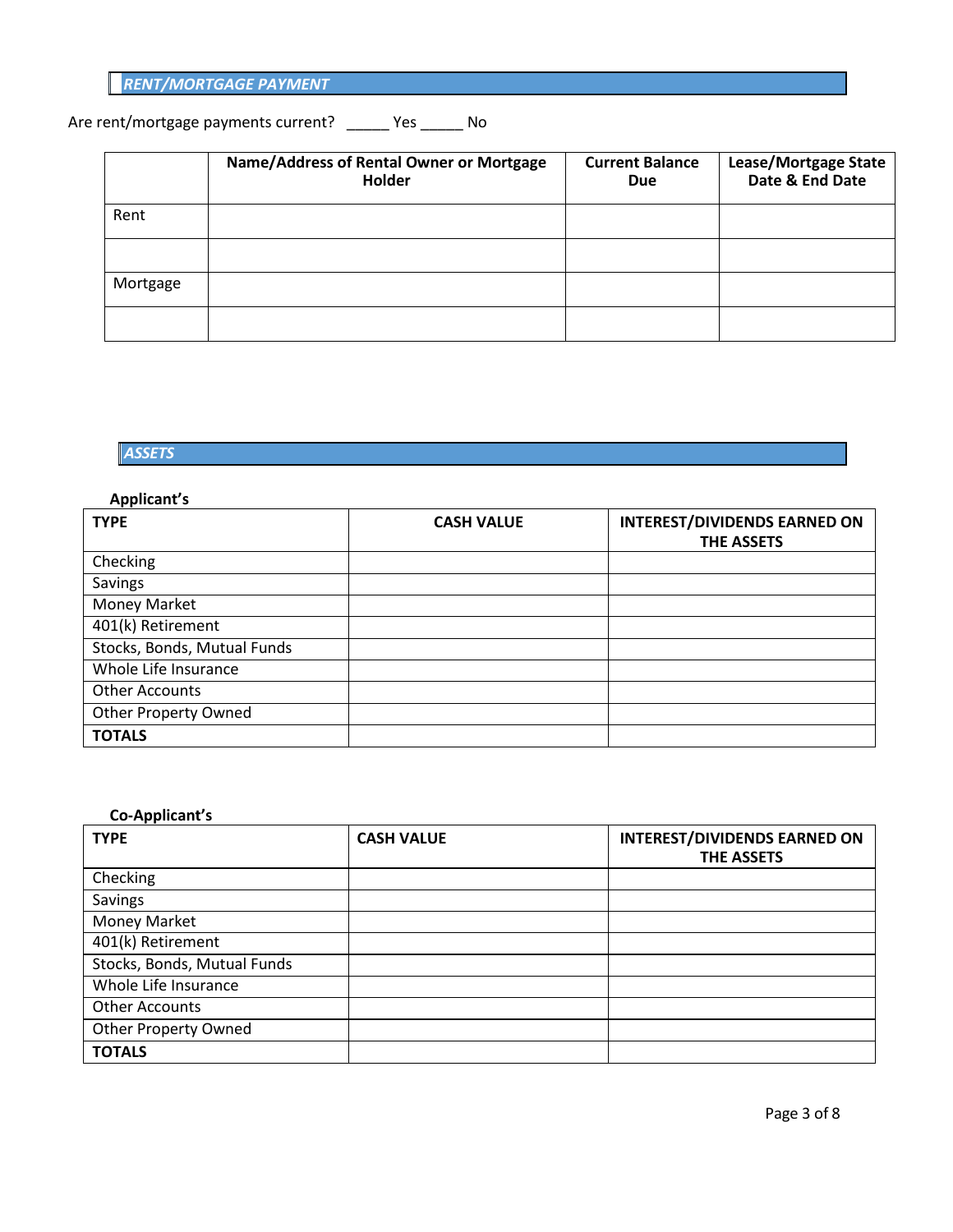#### *APPLICATION CHECKLIST*

#### **All of the following documents must be returned with this application:**

- Copy of valid identification card or driver's license for every household member 18 years and older.
- \_\_\_\_\_ Paystubs showing employment status on or before March 3, 2021, or a statement from employer.
- 2020 or most recent tax returns. If filing separately, copies for all members. (IRS Form 1040 must be submitted.)
- \_\_\_\_\_ Documentation of all income for all household members. For example, unemployment, social security, disability, pension, alimony, child support, etc.).
- 3 months Bank Statements (checking, savings, money market, annuities, or other investment accounts) for Applicant, Co-Applicant, and all other adult members in the household.
- Landlord Release of Information (if applicable).
- Statement from Mortgage Company with amount due and monthly breakdown.
- \_\_\_\_\_ Copies of past due utility invoices and property taxes.
- \_\_\_\_\_ Copies of delinquent property tax bills (2020 and 2021 only) (if applicable).
- Monetary Determination Letter (unemployment) (if applicable).

## **\*\*WARNING! Failure to provide all required documentation will delay assistance and may result in the denial of assistance.**

**Please submit your application and all supporting documents to the Bay County Household Assistance Program by:** 

- **US Mail, Bay County Treasurer's Office 515 Center Street, 6th Floor, Bay City, MI 48708**
- **Treasurer's Drop Box located behind the County Building**
- **Email with original signatures: householdassistance@baycounty.net**
- **NO WALK-INS PLEASE!!**

#### **Questions? Please call: (989) 895-4297 – This phone number is voice mail only, so please leave a message and someone will return your call as soon as possible.**

Note: Applications will be reviewed on a first-come, first-served basis. Applications will be accepted until the grant funds are exhausted or Bay County determines that grant funds are no longer necessary to mitigate the negative effects of the COVID-19 pandemic.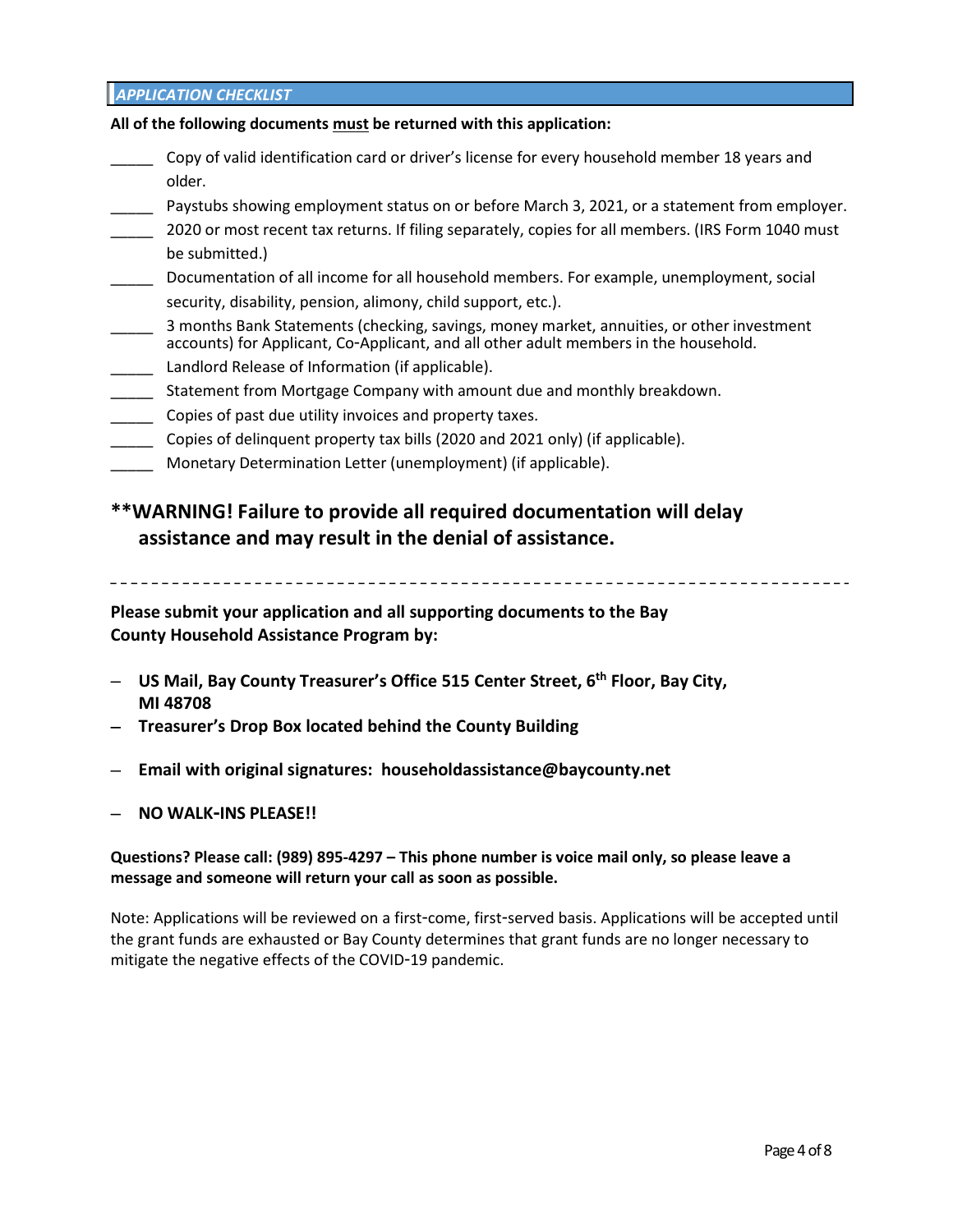#### *APPLICATION AGREEMENT*

#### **Penalty for False or Fraudulent Statement:**

**US. C. Title 18, Sec. 1001, provides: "whoever, in any matter, within the jurisdiction of any department or agency of the United States knowingly falsifies... or makes or uses any false writing or document knowing the same to contain any false, fictitious or fraudulent statements or entry, shall be fined not more than \$10,000 or imprisoned not more than five years, or both."** 

**Data Privacy Act:** The information being collected is considered private and will not be available to the public. This information will be used only to determine eligibility for the Household Assistance Program. Failure to provide the requested information may jeopardize the application for rent/mortgage/utility assistance.

- 1. I/We understand that verification of the information provided above may be obtained from any source.
- 2. I/We understand, if I/we provide false information or fail to disclose full information as to any material fact/s, that this application may be rejected, may be terminated, and that I/we may be liable in a civil action or other legal remedy at the option of Bay County.
- 3. I/We fully understand that it is a federal crime if I/we knowingly make any false statements for the purpose of obtaining this financial assistance, and that it is punishable by fine or imprisonment, or both.
- 4. I/We certify that all information in this application is true and complete to the best of my/our knowledge and belief.
- 5. I/We certify that I/We occupy the address above.

#### **SIGNATURE**

**I have agreed to submit this application by electronic means. By signing this application electronically, I certify under penalty of perjury and false swearing that my answers are correct and complete to the best of my knowledge, including information provided about the citizenship or alien status for each household member applying for benefits.** 

**I also certify that:** 

- **I understand the questions and statements on this application.**
- **I understand the penalties for giving false information.**
- **I understand that failure to report or verify any listed requirements may deny my application.**
- **I understand that an electronic signature has the same legal effect and can be enforced in the same way as a written signature.**

\_\_ **\*By initialling this box and typing my name below, I am electronically signing my application.**

Applicant Date **Date Contains Applicant** Date **Date**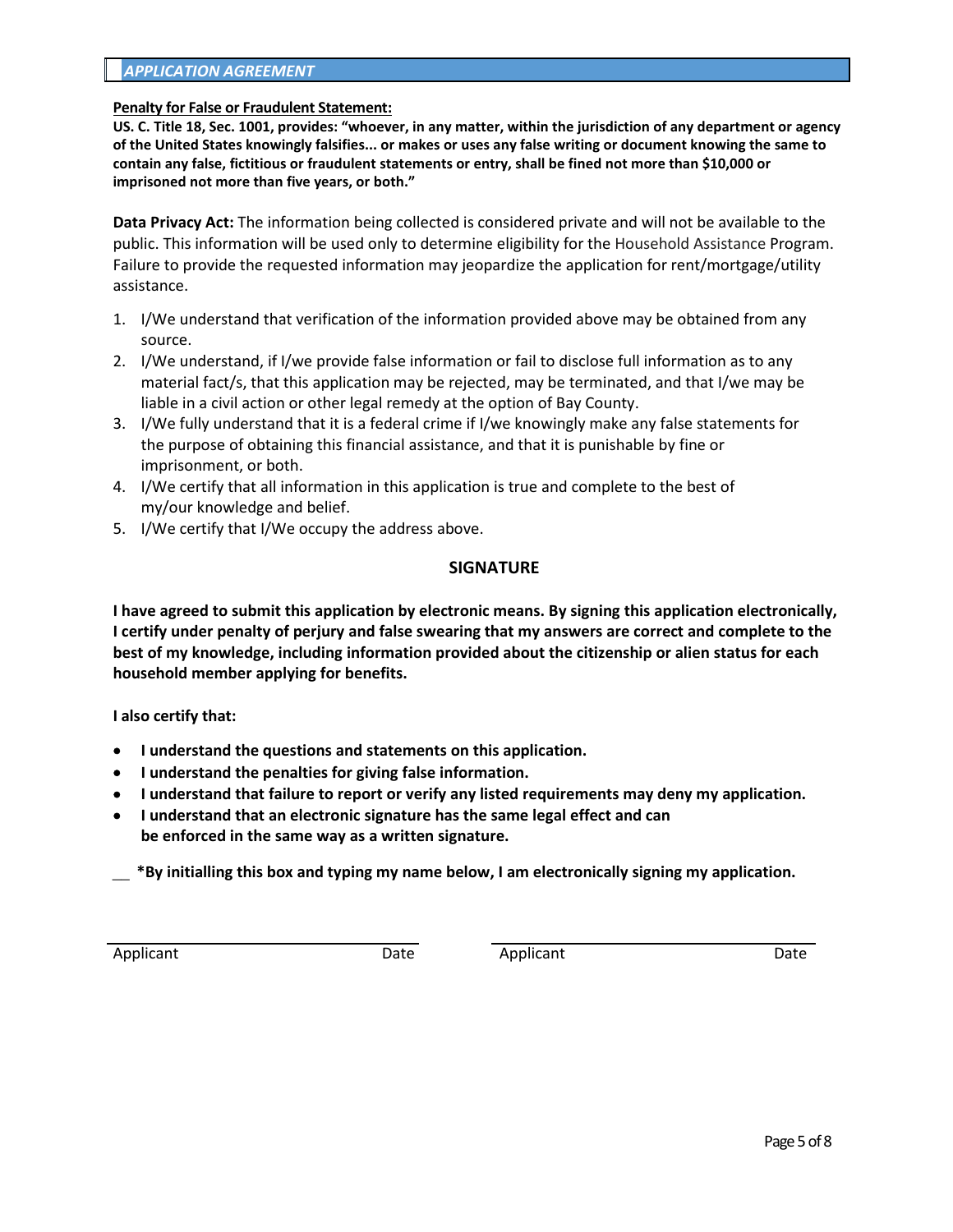

# **Bay County Household Assistance Program Landlord Release of Information**

**This client has applied for assistance of rent and utility payments through the Bay County Household Assistance Program.** 

| <b>Tenant Information</b>     |                                                                                                                                                                                                                        |
|-------------------------------|------------------------------------------------------------------------------------------------------------------------------------------------------------------------------------------------------------------------|
| <b>Tenant Name:</b>           |                                                                                                                                                                                                                        |
| <b>Tenant Address:</b>        |                                                                                                                                                                                                                        |
| <b>Tenant Phone Number:</b>   |                                                                                                                                                                                                                        |
| <b>Monthly Rental Amount:</b> |                                                                                                                                                                                                                        |
| <b>Landlord Information</b>   |                                                                                                                                                                                                                        |
| <b>Business Name:</b>         |                                                                                                                                                                                                                        |
| <b>Contact Name:</b>          |                                                                                                                                                                                                                        |
| <b>Address:</b>               |                                                                                                                                                                                                                        |
| <b>Phone Number:</b>          |                                                                                                                                                                                                                        |
|                               | I, the above named applicant, hereby give Bay County permission to communicate with my current landlord or property manager for<br>the purpose of discussing all of the facts and circumstances of my current tenancy. |

Applicant Signature \_\_\_\_\_\_\_\_\_\_\_\_\_\_\_\_\_\_\_\_\_\_\_\_\_\_\_\_\_\_\_\_\_\_\_\_\_\_\_\_\_\_\_\_\_ Date \_\_\_\_\_\_\_\_\_\_\_\_\_\_\_\_\_\_\_

#### **\*\*TO BE COMPLETED BY THE LANDLORD\*\* Any questions, please call (989) 895-4297**

Date tenant became past due:

| Amount needed to become current: |  |
|----------------------------------|--|
|                                  |  |

Are any of these included in rent amount? Electric \$**\_\_\_\_\_\_** Water/Sewer \$**\_\_\_\_\_\_** Gas \$**\_\_\_\_\_\_\_**

**As the landlord, you are acknowledging that your tenant is applying for rental assistance through the Bay County Housing Assistance Program. You are acknowledging that the funds provided are to go only toward the rent payments for your tenant and any monies provided to you through this program beyond what is owed must be used toward future rent payments for your tenant. Payment cannot be used towards administrative or penalty charges.** 

#### **Landlord - Please attach a W-9.**

**I also acknowledge that I will not commence eviction proceedings against the applicant for at least 90 days.** 

Authorized Signature: \_\_\_\_\_\_\_\_\_\_\_\_\_\_\_\_\_\_\_\_\_\_\_\_\_\_\_\_\_\_\_\_\_\_\_\_\_\_\_\_\_ Date:

#### *Penalty for False or Fraudulent Statements:*

US. C. Title 18, Sec. 1001, provides: "whoever, in any matter, within the jurisdiction of any department or agency of the United States *knowingly falsifies* ... *or makes or uses any false writing or document knowing the same to contain any false, fictitious or fraudulent statements or entry, shall be fined not more than \$10,000 or imprisoned not more than five years, or both."* 

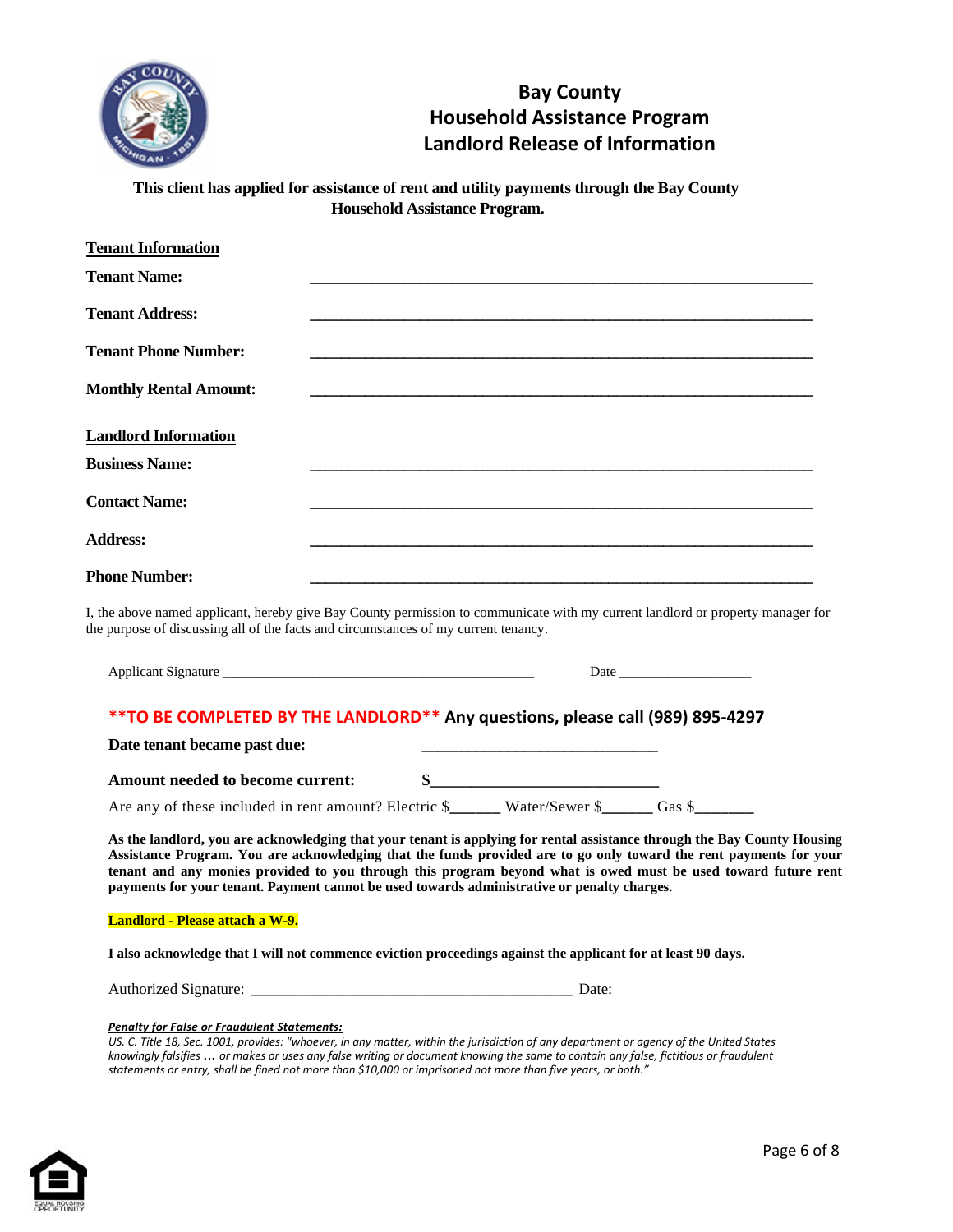## **\*\*\*COMPLETE THIS FORM ONLY IF YOU DO NOT HAVE ANY INCOME\*\*\***



# **Bay County Housing Assistance Program Zero Income Affidavit**

| Name:    |       |                     |
|----------|-------|---------------------|
| Address: | City: | State and Zip Code: |

### **I HEREBY CERTIFY THAT I DO NOT RECEIVE INCOME FROM ANY OF THE FOLLOWING SOURCES:**

- 1. Wages from any type of employment (including commission and fees).
- 2. Income from the operation of a business (self-employment Avon, MaryKay, etc.).
- 3. Rental income from real or personal property.
- 4. Interest or dividends from assets.
- 5. Social Security, annuities, insurance policies, retirement funds, pensions, disability or death benefits.
- 6. Unemployment.
- 7. Public Assistance (Michigan Family Independence Program, Michigan Refugee Cash Assistance, Michigan State Disability Assistance, Food Assistance, Emergency Relief: Home, Utilities & Burial, Child Care Assistance, Low Income Households Water Assistance Program, House and Homeless Services).
- 8. Alimony or Child Support.
- 9. Educational grants and/or scholarships or Veteran Benefits available for subsistence after deducting expenses for tuition, fees, and books.
- 10. Regular monthly cash contributions from outside source.

\_\_\_\_\_\_\_\_\_\_\_\_\_\_\_\_\_\_\_\_\_\_\_\_\_\_\_\_\_\_\_\_\_\_\_\_\_\_\_\_\_\_\_\_\_\_

And, that I have no income of any kind whatsoever at this point in time and do not anticipate income from any source within the next twelve months.

\_\_\_\_\_\_\_\_\_\_\_\_\_\_\_\_\_\_\_\_\_\_\_\_\_\_\_\_\_\_\_\_\_\_\_\_\_\_\_\_\_\_\_\_\_\_ \_\_\_\_\_\_\_\_\_\_\_\_\_\_\_\_\_\_\_\_\_\_\_\_\_\_\_\_\_\_\_\_

PRINT NAME

SIGNATURE DATE

Page 7 of 8